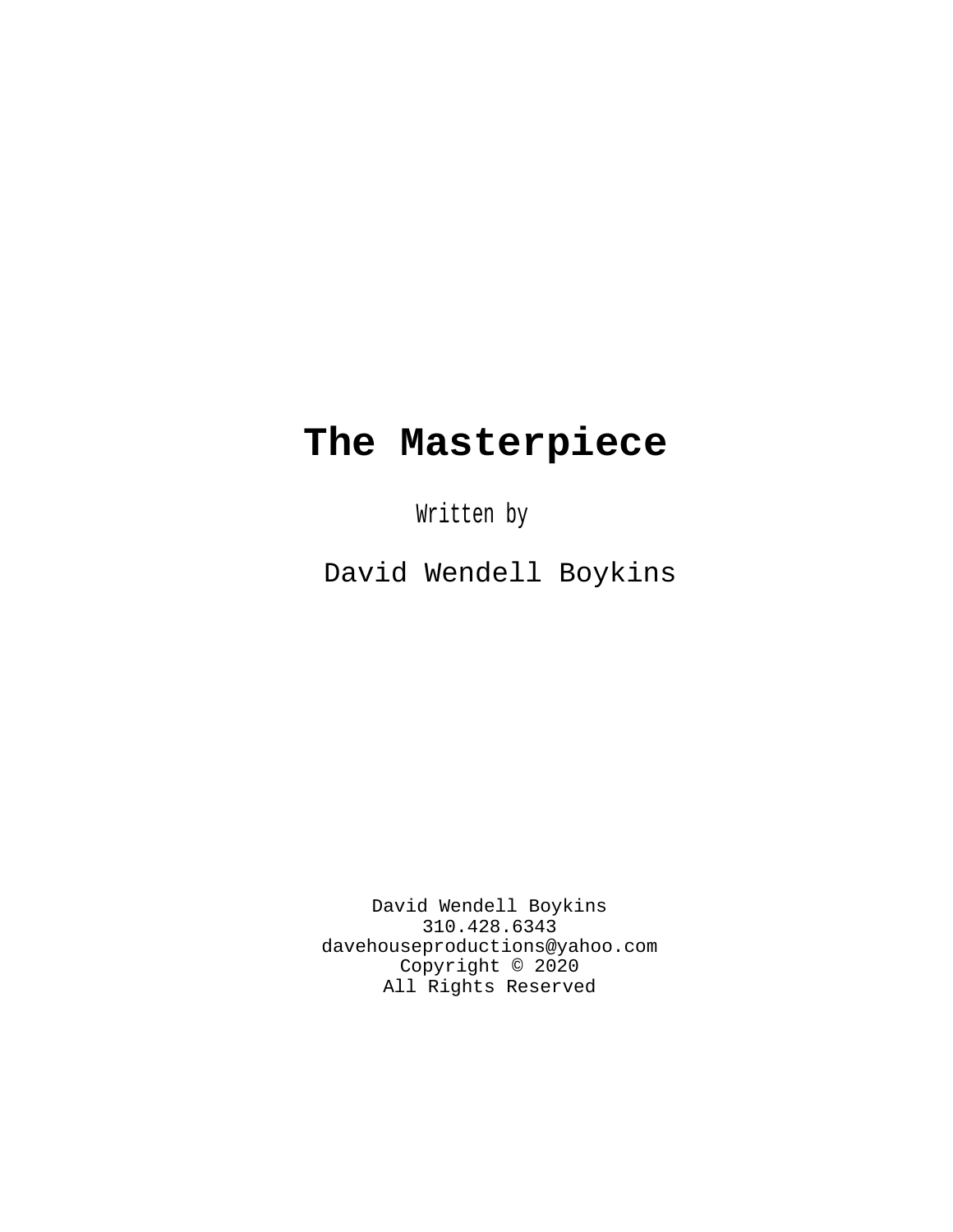# **CLOUTIERVILLE, LOUISIANA. 1998**

1 INT. BIG HOUSE/ BACK PORCH - DAY 1

ROBERT DUPRE' (seven year old African American boy) is looking inside the guts of a desktop computer in deep concentration when WILSON DUPRE', his thirty year old father, enters on the porch with a box in his hand.

> WILSON This is gonna do it!

Robbie looks up to see what his father is speaking of.

ROBBIE That's a distributor, Dad.

WILSON Yes! We've changed all of the spark plugs...this is the logical next level.

ROBBIE The problem is much...much deeper than a distributor.

WILSON You kids these days give up so easy.

ROBBIE And I'm not giving up. Well, ok. I'm giving up but I'm not giving up easy!

WILSON Um hum. What you doin'?

ROBBIE

(a little frustrated) Trying to fix this computer for Nana. I switched out the mother-board, but the processor had the wrong socket. So I went out and found one with the right socket but something else seems to be wrong with it.

Robbie stands up!

ROBBIE (CONT'D)

I've checked everything! I mean...It should work.

WILSON

Boy, how long you been out here?

Robbie looks around as if he's just realizing the time.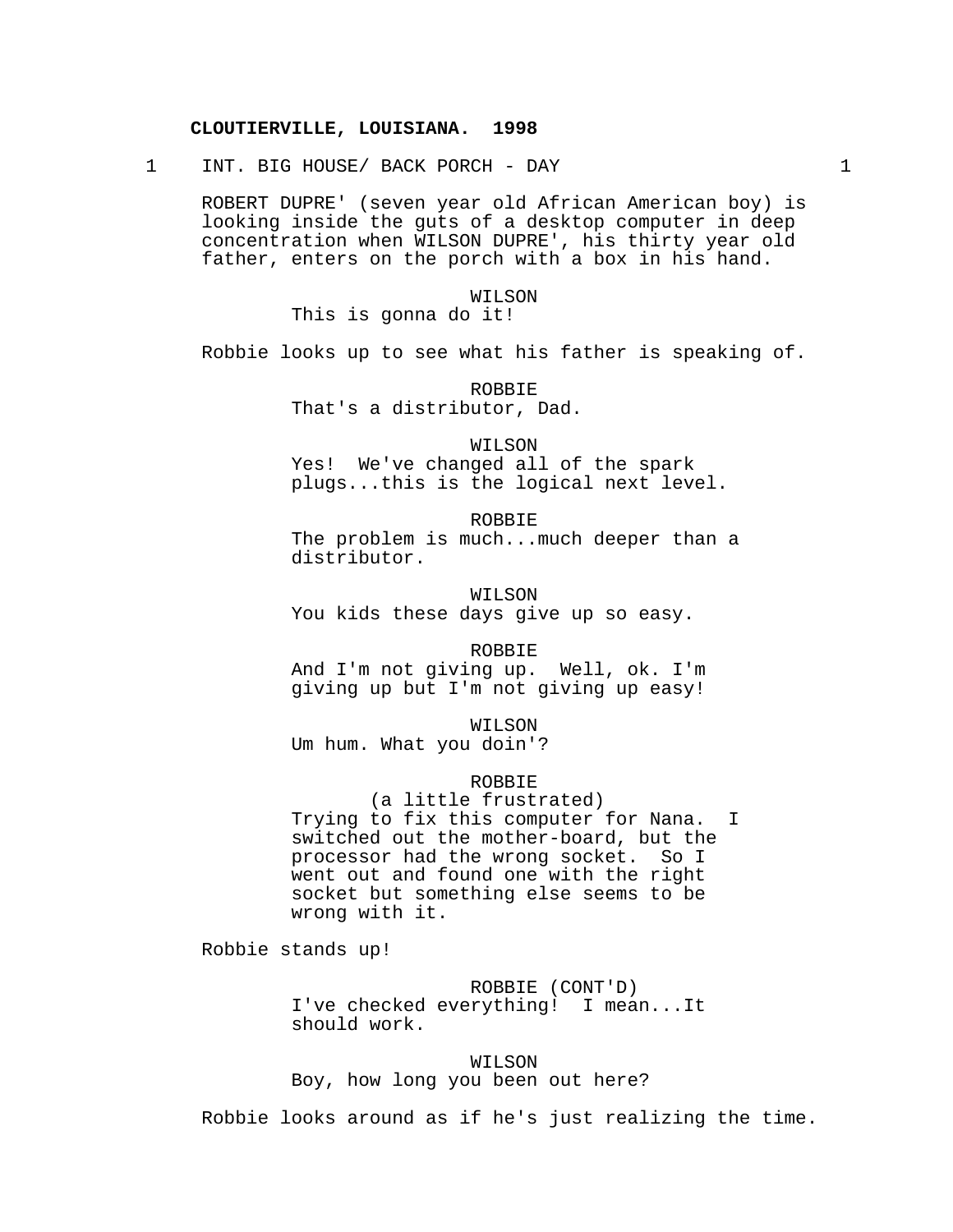# ROBBIE

Is it morning?

WILSON Boy, come on and help your old man with this.

ROBBIE But I'm so close, I know it.

WILSON That's why you should set it down for a bit. Let your mind wrap itself around the problem in it's own time.

ROBBIE

Ok.

They leave the porch and walk towards the gate.

ROBBIE (CONT'D) Dad, I don't think it's the distributor.

WILSON

It has to be.

ROBBIE It's bigger than a distributor.

WILSON You just don't want to work on it anymore.

ROBBIE Nah, I've made a determination based on numerous hours of observation.

Wilson smiles at the obvious intelligence of his son.

WILSON Look, let's just go out here and see if it works, alright?

ROBBIE Then will you admit that I was right?

WILSON We have to see if you're right first.

ROBBIE I think I'm right.

# WILSON

Um-hum.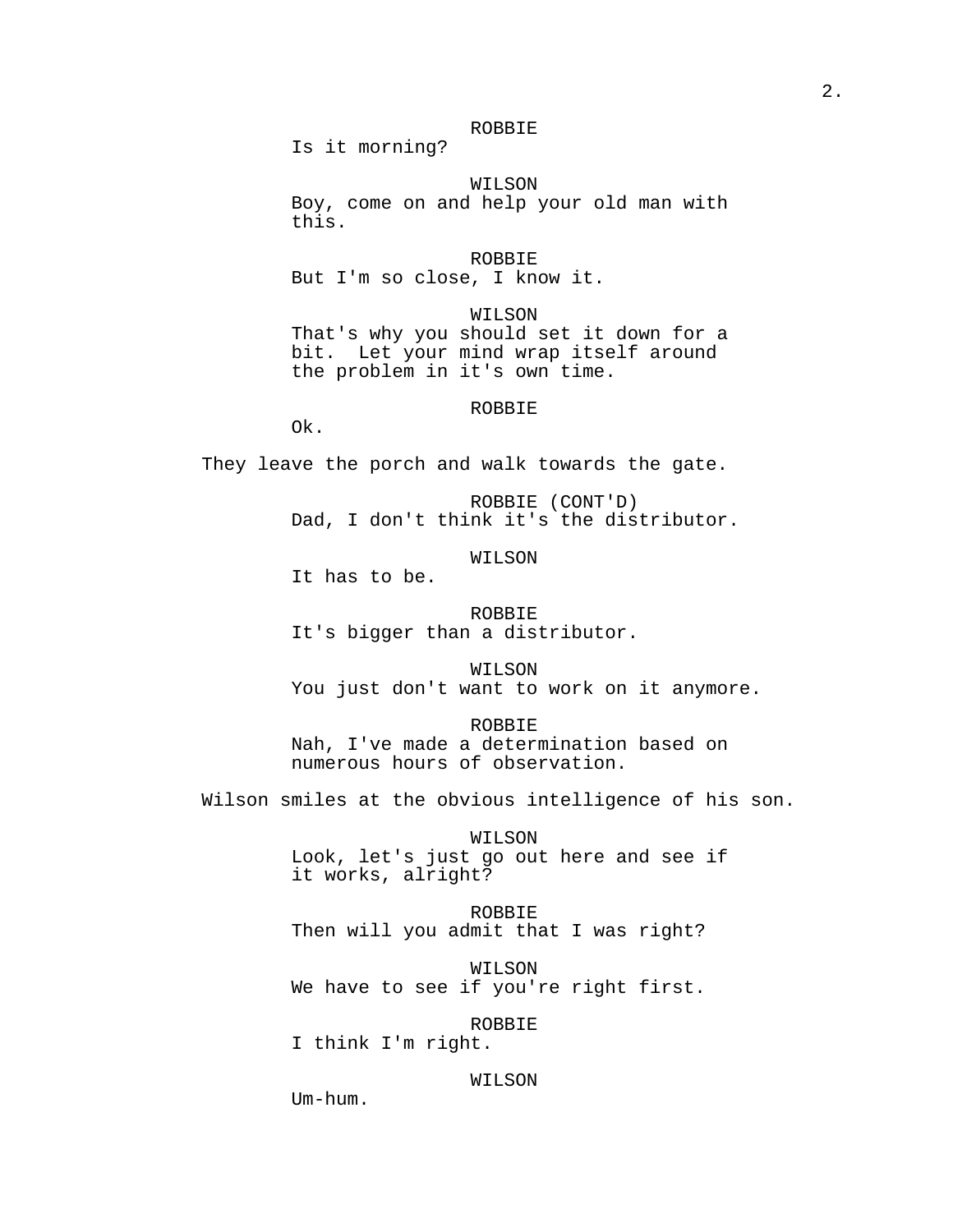Beat.

#### ROBBIE

Maybe, and I'm not saying it is, but maybe it's time to think of doing something else. Maybe we've outgrown the Farm scene.

WILSON Outgrown the farm scene, huh?

#### ROBBIE

Uh huh.

## WILSON

And what do you think we should do, son? Fix computers?

## ROBBIE

I don't know. Maybe.

WILSON

I don't know the first thing about fixing computers.

# ROBBIE

I can teach you.

#### WILSON

I don't know if this old brain can learn anything else.

ROBBIE You old folk these days give up so easy!

WILSON What you call me, boy?!

Wilson reaches after Robbie in a playful gesture as they continue through the gate out towards the barn.

2 INT. BIG HOUSE/ KITCHEN - DAY 2

NADINE DUPRE' (45) is pouring a glass of ice tea as her daughter, PAULA JOHNSON (22) is making a plate of fried chicken and home made jambalaya.

PAULA<sub>1</sub>

...Women could rule the world if we understood our power.

## NADINE

Well, why don't you use that new fangled power you have to clean up the house every now and then, huh?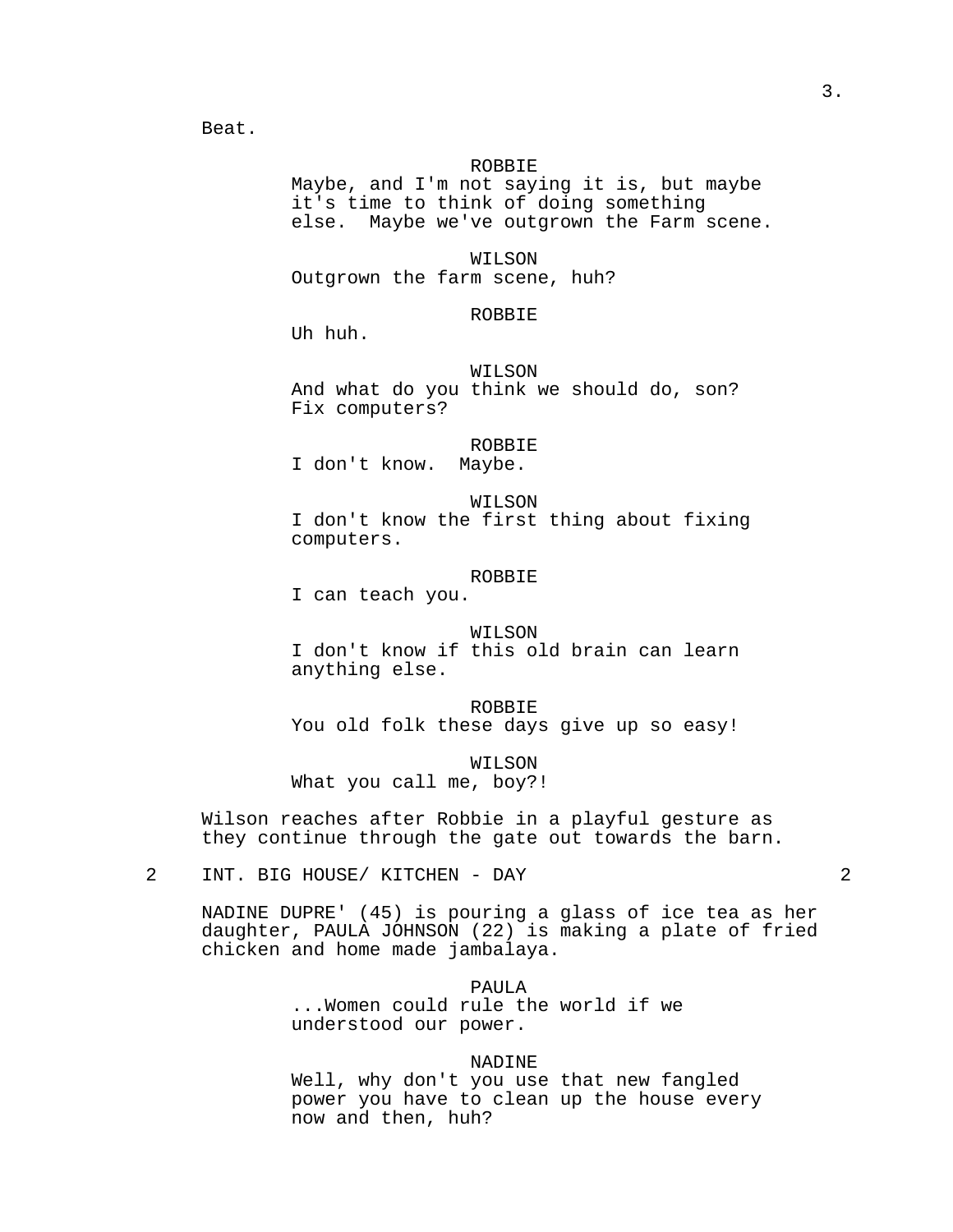Nadine leaves the kitchen towards the front porch. Paula follows close behind with the plate of food.

#### PAULA

Because I'm not preparing myself to be no housewife, Mama! I want to own things. I want to have employees and a driver. I want people cooking for me and bringing me proposals. I want to have power. Can't you understand that?

3 INT. BIG HOUSE/ FRONT PORCH - DAY 3

MA BEE, FIFTY YEAR OLD, BIG BONED AFRICAN AMERICAN WOMAN, is in her rocking chair with her eyes closed as Nadine sits on the sofa.

## NADINE

Not really! Power is rooted in my commitment to my family and my Lord Jesus Christ.

# PAULA

What about commitment to yourself?

#### NADINE

Once you have a baby...once you have a family, there is no self. Once you get married, there is no self. It's family. That's it. Your commitment goes to that. That's a woman's work.

#### PAULA

...and for all that work, Daddy left you for that hussy in the Sonya Quarters, Mama!

#### MA BEE

Watch your mouth, child.

#### NADINE

And he gonna have to answer to Peter and Abraham for that! But my conscious is clean! Amen.

## MA BEE

Amen.

#### NADINE

The road to My father's house is paved with gold, Child!

PAULA Ooohh! I can't talk to you!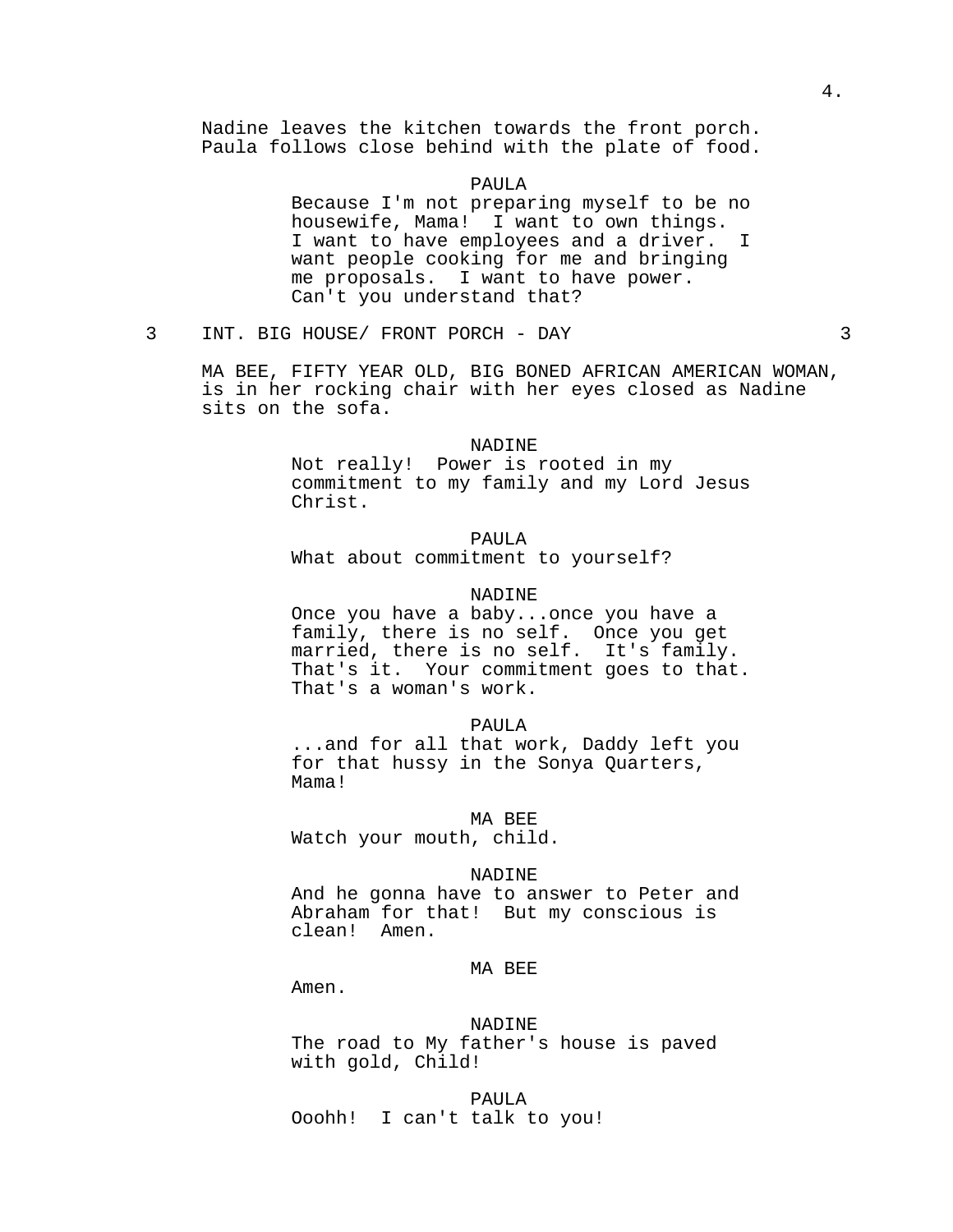Paula walks away frustrated.

MA BEE You brought that child her food yet?

PAULA (O.S.)

I'm goin.

NADINE My walk is righteous!

PAULA (O.S.)

Yes Mama!

## NADINE

My walk is true.

## MA BEE

Well you need to walk your righteous self over to the post office and tell them to change your mailing address.

# NADINE

Why Bee?

## MA BEE

Cause I have a box of your mail over there! I don't have room for all that!

Ma Bee points to the box. Nadine gets her mail and returns to the sofa.

#### NADINE

Oh, I've been waiting on a coupon from Winn Dixie.

#### MA BEE

Change the address and you can wait at your house.

#### NADINE

What's the difference if my mail come here or to my house? Huh?

## MA BEE

Because it's your junk, Nadine! Not mine! I don't need your junk cluttering up my house! Wilson and Celyse bout to have a baby, which means there's about to be baby stuff all over the place. And Robbi, I swear if he bring another piece of computer junk up in this house!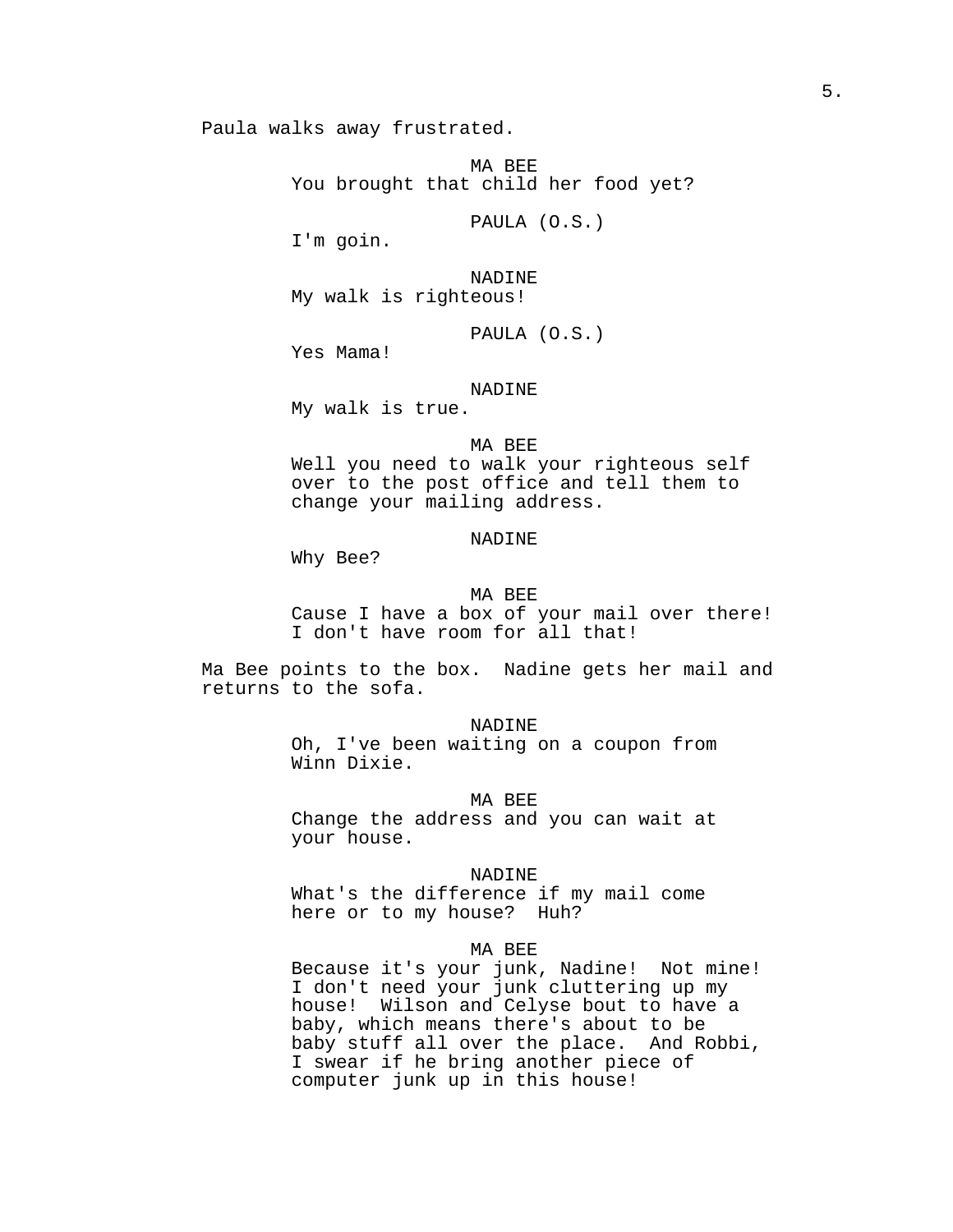NADINE Leave that boy alone! He is so smart. You gotta nurture that.

MA BEE

I know, but...wait...

NADINE

What?

MA BEE

Is this you?

NADINE

Is what me, Bee?

## MA BEE

Have you been so called, "nurturing" this computer thing he's on now?

#### NADINE

Look, I had that old computer Cefus left at the house, Robbi saw it and asked if he could try to fix it. That's all. I figured, if he fixed it, I can do my taxes on it and if he don't, I ain't lost nothing.

#### MA BEE

I knew you was mixed up in this some kind of way.

## NADINE

The boy's special, Bee. It's a shame his Mama couldn't see that. Besides, it makes me feel good that he comes to me.

Nadine looks over her shoulder.

NADINE (CONT'D) Sometimes I think I raised Paula wrong.

# MA BEE She just trying to find herself.

Ma Bee pauses and closes her eyes.

NADINE What's wrong, Bee? You feelin' somethin'?

MA BEE

Um-humm. Somethin' here.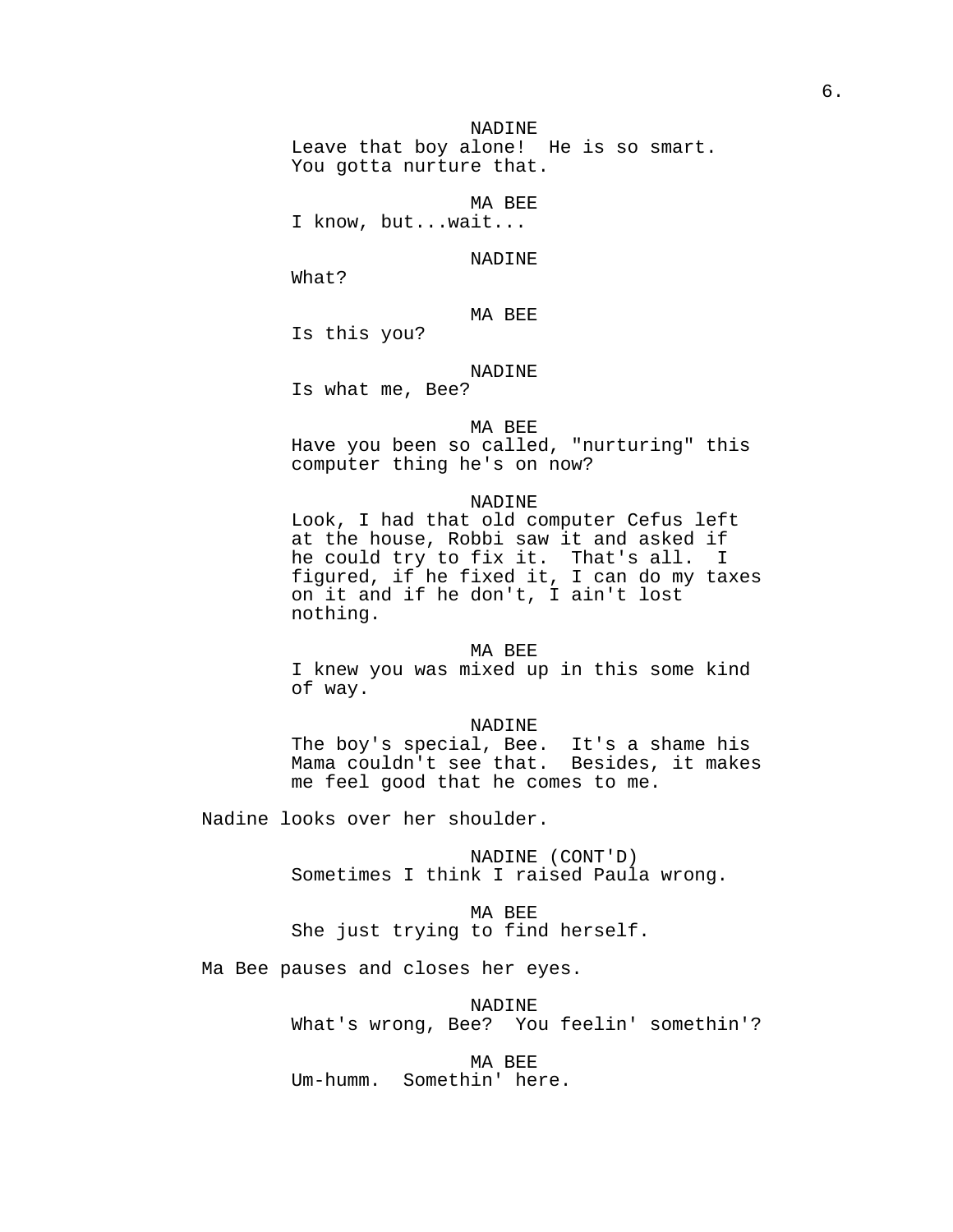Screams come from inside the house! The women look at each other.

```
PAULA (O.S.)
```
# Ma Bee! Mama!!

## NADINE

Lord have mercy.

4 INT. BIG HOUSE/ MASTER BEDROOM - DAY 4

Paula is standing by the door with a tray of food staring in fear at CELYSE DUPRE' (27) who looks out of the window speaking as if someone is there holding the green circled stone necklace that's around her neck. Ma Bee enters with a small dish of smoking sage. Nadine has a small dish of water.

> CELYSE (O.S.) (defiantly) I can see you. I see you. I've always seen you and I said no! And I mean that. Get on from around here, nah!

The women circle the room. Nadine's nervously flicking water all around the room as Ma Bee waves the the sage smoke.

> CELYSE (O.S.) (CONT'D) Get away from here! You can't have her! You can't have her!

Celyse turns to Ma Bee and grabs her.

CELYSE (CONT'D) I feel her. Looking for her. Dreaming about her.

MA BEE

Looking for who, baby?

## CELYSE

I feel her in the night time. That's when she peaks through the fire. In the night. (in pain)

Ohhh.

Her water breaks forming a puddle at her feet.

PAULA Oh God. She bout to have the baby.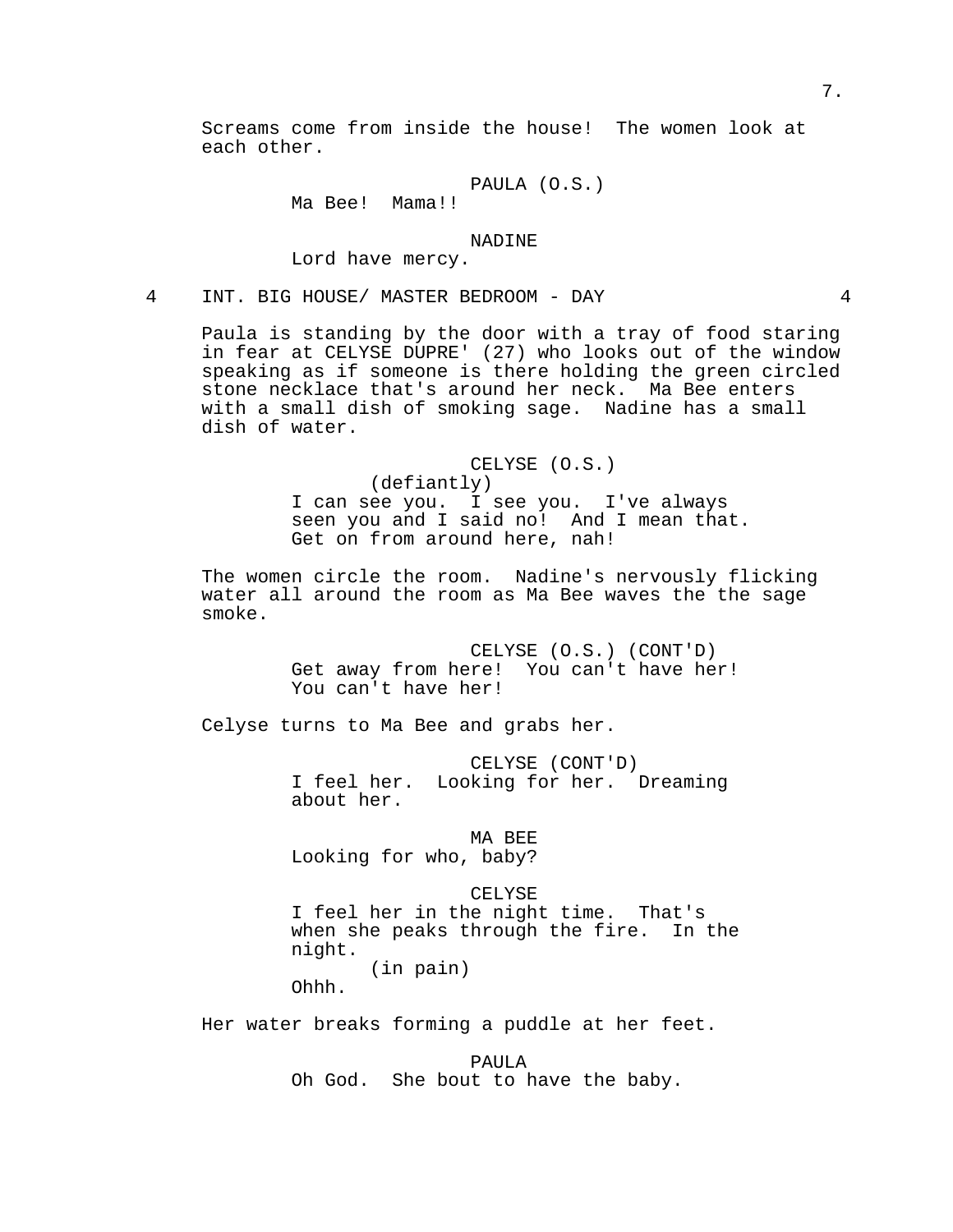MA BEE (to Paula) Go call an ambulance!

Paula is frozen.

MA BEE (CONT'D)

Go on, child! (to Nadine) Get her in the bed.

NADINE

Celyse baby? Calm down. Nothing's gonna get to you!

Celyse looks wild. Sweaty. Shaking. Nadine gets her in the bed without being too forceful. Ma Bee places the burning sage by the bed, examining her. She has no idea what she's looking for.

NADINE (CONT'D)

What is it?

MA BEE I don't know. This is different. (to Nadine) Go get me a bucket of ice water and some towels.

NADINE

Ok.

Nadine quickly exits and closes the door behind her.

MA BEE

Celyse?

## CELYSE

Huh?

MA BEE Baby it looks like you're about to have this little love muffin, ok? So I need to get you ready?

Celyse starts to cry as she shakes her head yes.

5 INT. BIG HOUSE/ KITCHEN - DAY 5

Nadine pours a scoop of ice into a bucket of water drawn from the tap.

> MA BEE (O.S.) Hurry up with that water, Nay!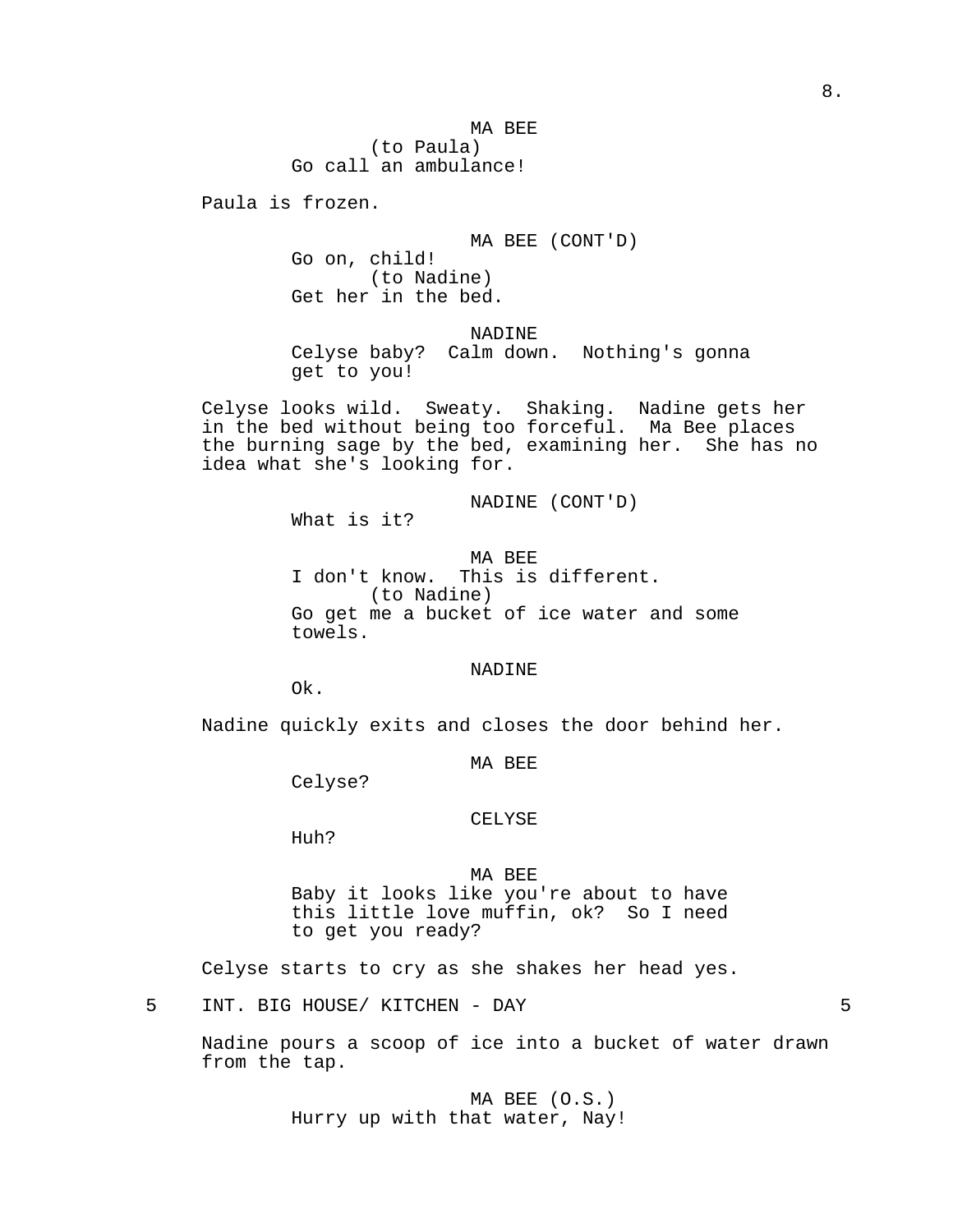# NADINE

I'm comin'!

Nadine puts the scoop back in the ice box.

NADINE (CONT'D) These bones moving as fast as they can, Bee!

MA BEE (O.S.) The baby's trying to come out the wrong way!

PAULA The wrong way? What that mean?

NADINE That mean she see feet.

#### PAULA

Feet?? (to phone) Yes, I need an ambulance. She's in labor and we see feet! We not supposed to see feet, is we? We need an ambulance right now! 55 Old River Road.

Nadine makes her way back to the...

6 INT. BIG HOUSE/ MASTER BEDROOM - DAY 6

...with the bucket and towels.

# MA BEE (to Celyse) It's ok baby girl. You're gonna be fine.

CELYSE Ooohhhh! It hurts!

Nadine puts the bucket down between her and Ma Bee. She pulls a couple towels out, wringing them slightly, and handing them to Ma Bee who places one on Celyse's chest and one on her forehead.

> MA BEE I know. Your little princes is trying to hit the ground running.

CELYSE Don't you let anything happen to her!

## MA BEE

I wont.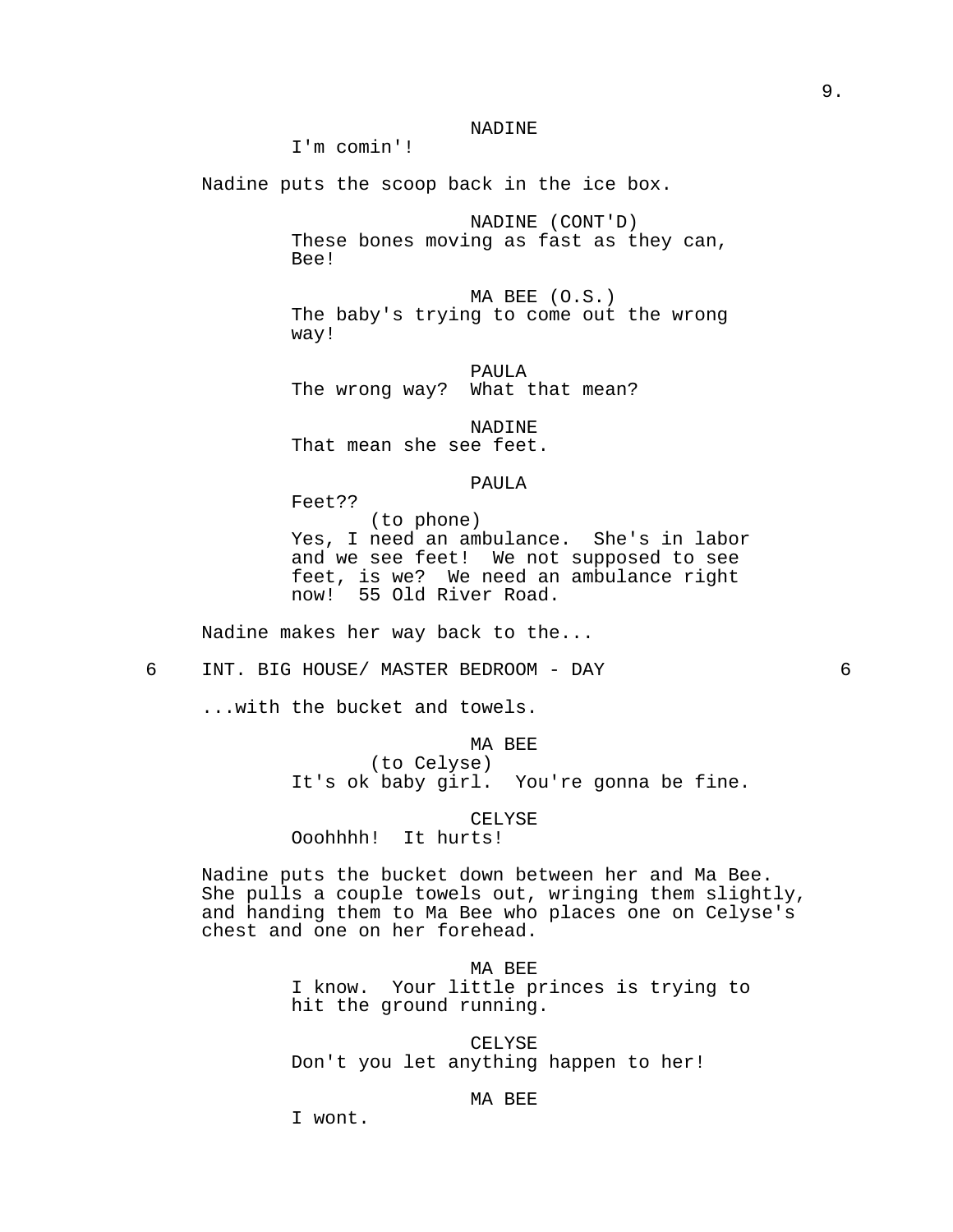CELYSE

Promise me! Please! Promise me.

MA BEE

Sweetie...

# CELYSE

It's my purpose! My only purpose in this world is to have this baby! You understand? Promise me you will make sure she's ok.

MA BEE

I promise. You have my word. Ok?

This calms her down.

MA BEE (CONT'D) Ok. Now bite down on this.

She takes another towel and puts it in Celyse's mouth. She clamps down hard as she screams in pain.

NADINE

What we gonna do, Bee? I don't know how to deal with dis!

Paula comes in the room.

PAULA The ambulance is on the way.

MA BEE

Women have been having babies way before hospitals were invented. This child ain't waiting so neither can we.

Paula is terrified.

PAULA The ambulance need to hurry up!

NADINE

Baby, you just called them. They'll be here soon.

Ma Bee and Nadine exchange a look. They're not as sure as she sounds.

> MA BEE Well... This gonna be done by time they get here. One way or the other. (MORE)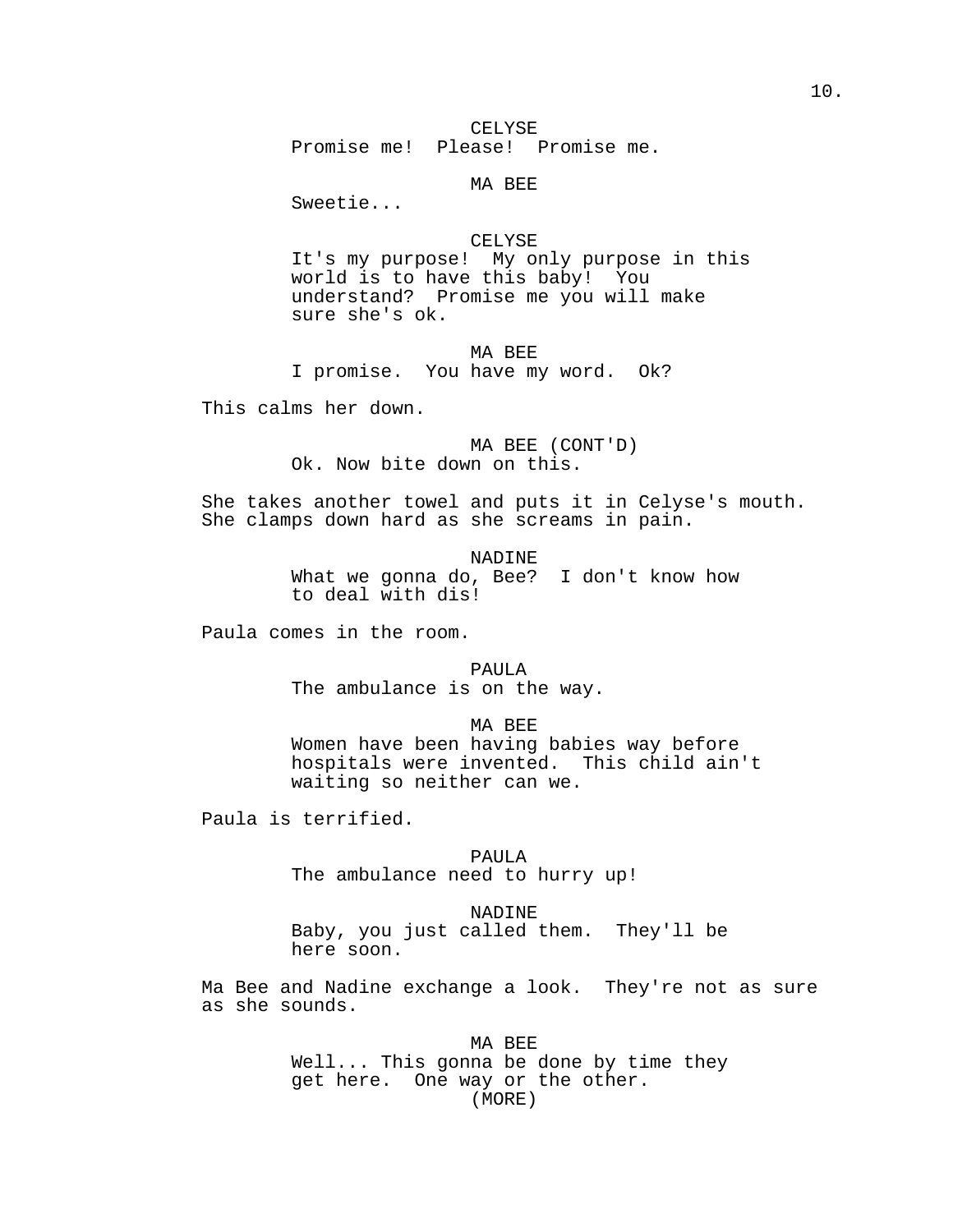MA BEE (CONT'D) (To Paula) Paula, baby. Bring that coconut oil over here, would you please?

She does.

PAULA This ain't good! This ain't good!

NADINE Paula! Run and go get Wilson.

Paula is staring at Celyse.

NADINE (CONT'D)

Paula! Go!

PAULA Fine! Cause I don't know nothin 'bout birthin' no babies, no how!

Paula's out. It's so ridiculous they can't help but chuckle.

All of a sudden, a pulse or vibration is felt.

The women stop everything.

# NADINE What in the world?

Ma Bee doesn't have a clue.

Celyse starts to push involuntarily.

MA BEE (to Celyse) Oh no, no Sweetie, you can't push yet.

CELYSE

I have to!

MA BEE You can't! Not yet.

CELYSE

Oohhhhhhhh!

# MA BEE

I know you want to but you can't yet. We have to turn her around first. Ok?